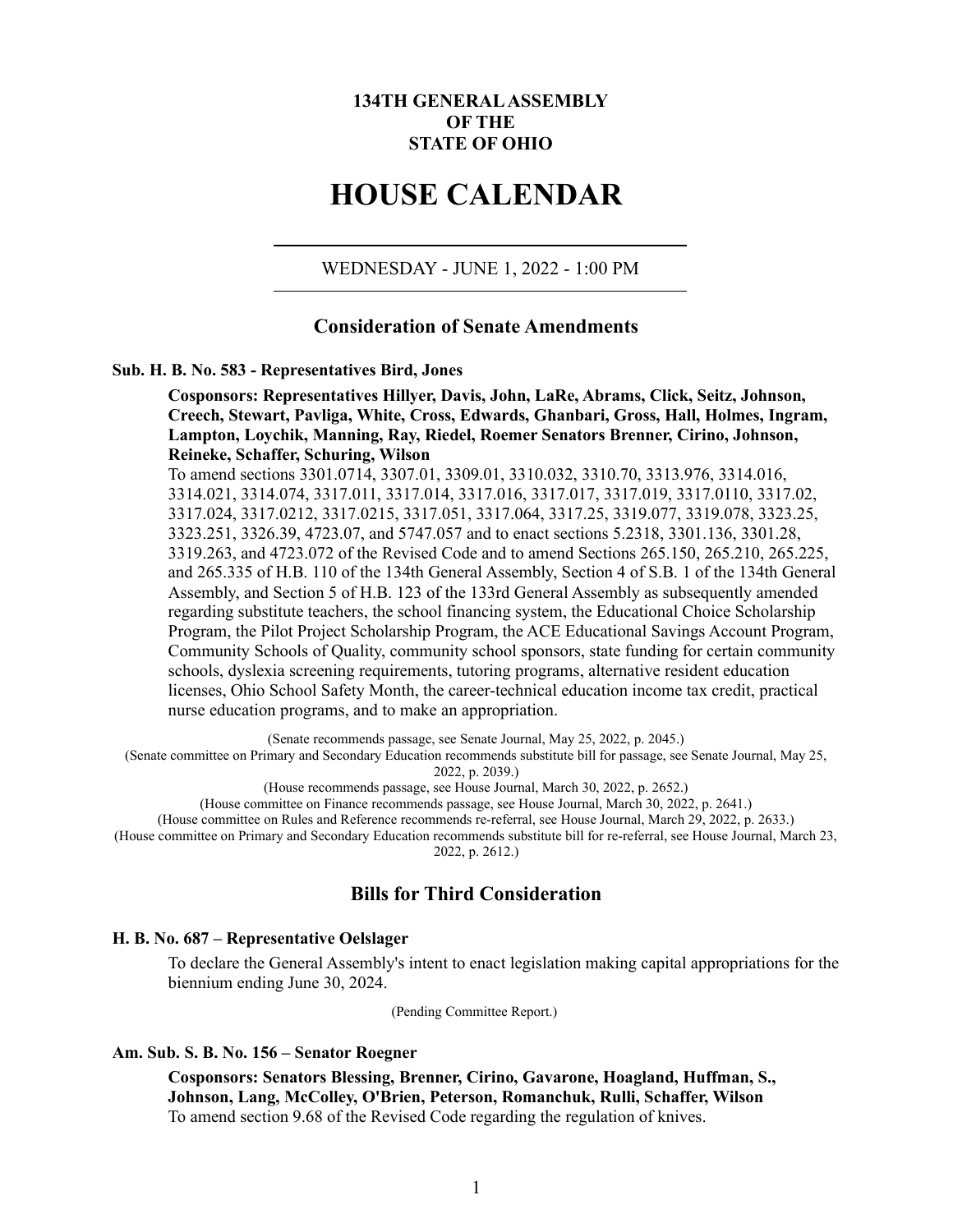(House committee on Government Oversight recommends amended bill for passage, see House Journal, April 12, 2022, p. 2703.) (Senate recommends passage, see Senate Journal, October 20, 2021, p. 1526.)

(Senate committee on Veterans and Public Safety recommends substitute bill for passage, see Senate Journal, October 20, 2021, p. 1522.)

### **Am. Sub. S. B. No. 160 – Senator O'Brien**

### **Cosponsors: Senators Cirino, Schaffer, Hackett, Hoagland, Johnson, Fedor, Antonio, Blessing, Brenner, Craig, Dolan, Gavarone, Huffman, S., Kunze, Lang, Maharath, Manning, McColley, Peterson, Reineke, Roegner, Romanchuk, Rulli, Schuring, Sykes, Thomas, Williams, Wilson, Yuko**

To amend sections 173.42, 3712.06, and 3727.75 and to enact sections 3721.141 and 5162.75 of the Revised Code to require certain entities to inform veterans and their spouses about available health care benefits, to require the Department of Medicaid to inform a veteran who applies for Medicaid about the county veterans service commission, and to name this act the Veteran Information Act.

(House committee on Rules and Reference recommends amended bill for passage, see House Journal, May 31, 2022, p. 2825.) (House committee on Armed Services and Veterans Affairs recommends substitute bill for passage, see House Journal, May 12,

2022, p. 2733.)

(Senate recommends passage, see Senate Journal, June 9, 2021, p. 447.)

(Senate committee on Veterans and Public Safety recommends passage, see Senate Journal, June 2, 2021, p. 435.)

### **Sub. S. B. No. 224 – Senator Cirino**

**Cosponsors: Senators Lang, Schaffer, Blessing, Hackett, Peterson, Rulli, Thomas, Yuko** To amend sections 169.02, 2108.75, 2108.77, 2108.81, 2108.82, 3517.152, 3705.20, 4513.17, 4717.04, 4717.05, 4717.06, 4717.07, 4717.10, 4717.13, 4717.14, 4717.24, 4717.28, 4717.30, 4717.35, and 4717.36 and to enact sections 305.43 and 4717.311 of the Revised Code to make changes to the laws that impact funeral homes, funeral professionals, funeral hearses, funeral escort vehicles, preneed funeral contracts, and the parental right of disposition for a deceased adult child, and to require the appointment of alternates to the Ohio Elections Commission.

(House committee on Civil Justice recommends substitute bill for passage, see House Journal, May 25, 2022, p. 2793.) (Senate recommends passage, see Senate Journal, March 16, 2022, p. 1916.)

(Senate committee on General Government Budget recommends substitute bill for passage, see Senate Journal, March 15, 2022, p. 1901.)

### **Sub. S. B. No. 225 – Senator Schuring**

**Cosponsors: Senators Lang, Romanchuk, Brenner, Manning, Blessing, Reineke, Gavarone, Rulli, Huffman, S., Antonio, Craig, Peterson, Schaffer, Hottinger, Yuko, Cirino, Hoagland, Antani, Hackett, Kunze, Wilson, Fedor, Dolan, Sykes, Huffman, M., Johnson, Maharath, McColley, O'Brien, Thomas, Williams**

To amend sections 122.84, 149.311, and 5701.11 of the Revised Code and to amend Section 803.210 of H.B. 110 of the 134th General Assembly to modify the historic rehabilitation and the opportunity zone investment tax credits, to adjust the applicability of certain recently enacted provisions related to tax increment financing and downtown redevelopment districts, and to authorize the City of Canton to distribute moneys in the Hartford-Houtz Poor Fund to the Canton Ex-Newsboys Association or any other charitable organization.

(Pending Committee Report.)

### **S. B. No. 231 – Senator Hottinger**

**Cosponsors: Senators Cirino, Blessing, Schaffer, Antonio, Brenner, Craig, Fedor, Gavarone, Hackett, Johnson, Kunze, Maharath, Manning, Reineke, Romanchuk, Schuring, Sykes, Thomas, Wilson**

To amend section 5747.11 of the Revised Code to expressly authorize the issuance of an income tax refund in the name of a deceased taxpayer's fiduciary.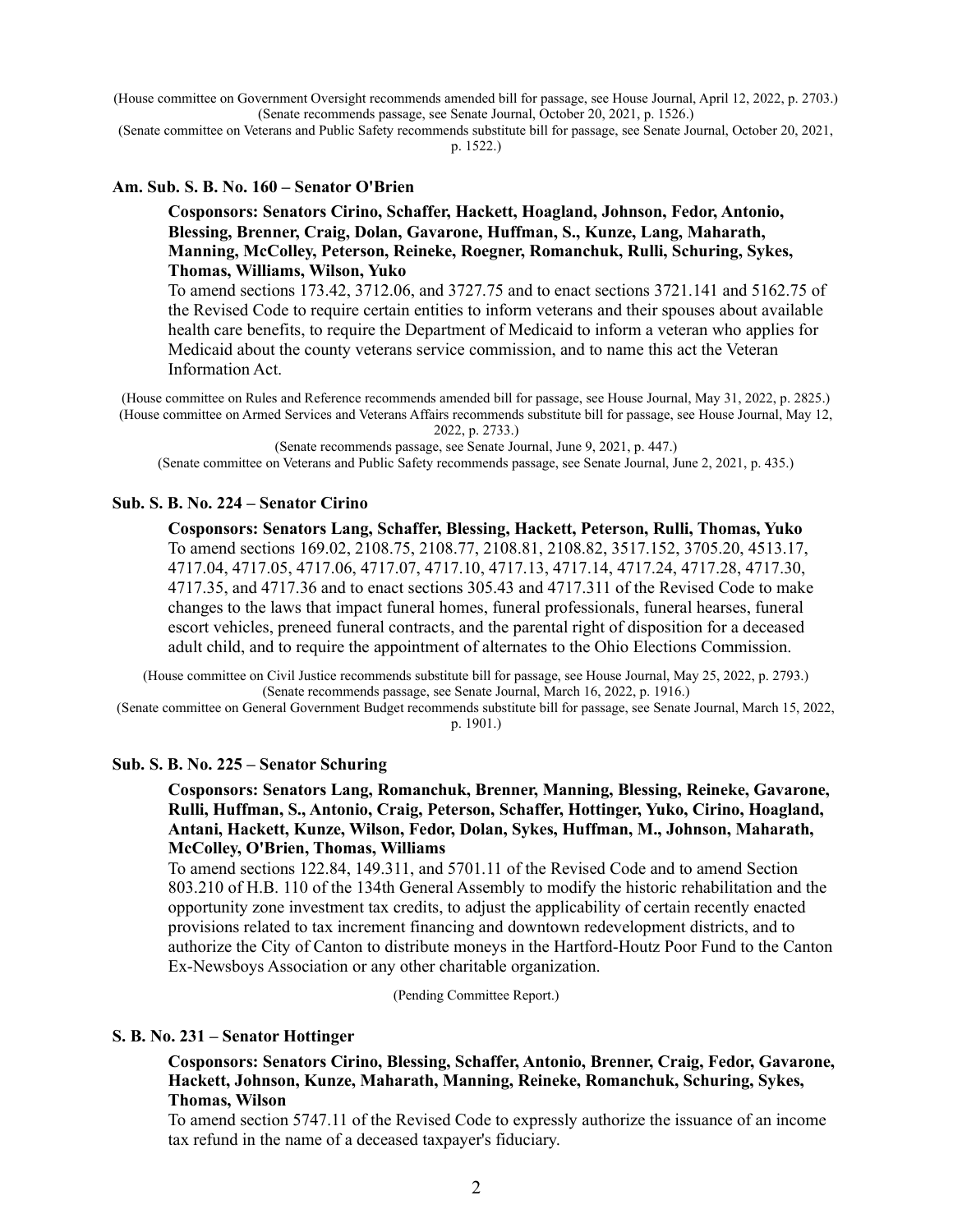#### (Pending Committee Report.)

### **Sub. S. B. No. 239 – Senator Blessing**

### **Cosponsors: Senators Roegner, Lang, Kunze, Romanchuk, Johnson, Antonio, Cirino, Gavarone, Hackett, Manning, Reineke, Rulli, Thomas, Wilson, Yuko**

To enact sections 5103.57, 5103.58, and 5103.59 of the Revised Code regarding qualifications for professional treatment staff.

(Pending Committee Report.)

### **Am. S. B. No. 264 – Senator Brenner**

# **Cosponsors: Senators Maharath, Hackett, Blessing, Cirino, Craig, Johnson, Reineke, Thomas, Williams, Yuko**

To amend section 1322.43 of the Revised Code to regulate remote work by mortgage loan originators and other persons working for entities subject to the Residential Mortgage Lending Act.

(Pending Committee Report.)

### **Sub. S. B. No. 273 – Senators Hottinger, Hackett**

### **Cosponsors: Senators Schaffer, Wilson, Brenner, Blessing, Cirino, Craig, Hoagland, Johnson, Lang, Reineke, Thomas, Yuko**

To amend sections 3305.07, 3305.10, 3956.01, 3956.03, 3956.04, 3956.06, 3956.07, 3956.08, 3956.09, 3956.10, 3956.11, 3956.12, 3956.13, 3956.16, 3956.18, and 3956.20; to enact new section 3956.19; and to repeal section 3956.19 of the Revised Code to amend the law governing the Ohio Life and Health Insurance Guaranty Association and to make changes regarding required distributions under an alternative retirement plan.

(Pending Committee Report.)

### **S. B. No. 287 – Senator Manning**

**Cosponsors: Senators Antonio, Blessing, Brenner, Cirino, Craig, Gavarone, Hackett, Hoagland, Johnson, Kunze, Maharath, McColley, Reineke, Rulli, Sykes, Thomas, Yuko** To amend section 301.27 of the Revised Code to allow county credit card charges for temporary and necessary assistance care provided by a county veterans service office.

(Pending Committee Report.)

### **H. B. No. 648 – Representative Pavliga**

To amend sections 2151.23 and 2301.03 of the Revised Code to expand the jurisdiction of the Portage County Domestic Relations Court.

(Pending Committee Report.)

### **Sub. H. B. No. 151 – Representative Jones**

#### **Cosponsors: Representatives LaRe, Cross, Bird, Swearingen, Miller, J., Manning**

To amend sections 3314.03, 3319.26, and 3326.11 and to enact section 3319.225 of the Revised Code and to amend the version of section 3319.223 of the Revised Code that is scheduled to take effect on April 12, 2023, to continue the changes on and after that date, to reduce the duration of the Alternative Resident Educator License from four to two years, to revise the Ohio Teacher Residency Program as it exists beginning on April 12, 2023, and to require one day of professional development leave each school year for classroom teachers to observe veteran teachers.

(Committee on Primary and Secondary Education recommends substitute bill for passage, see House Journal, May 25, 2022, p.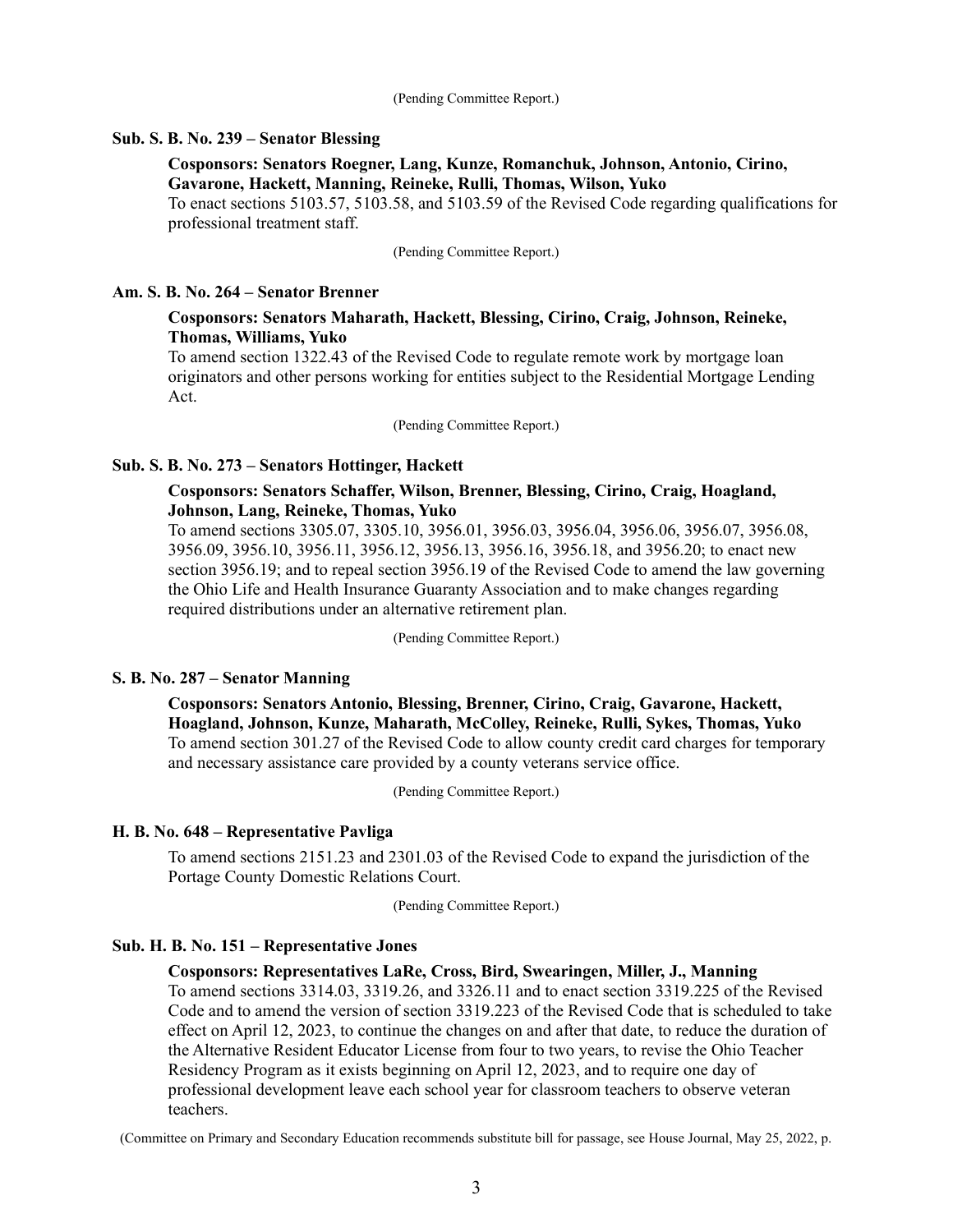# **Sub. H. B. No. 488 – Representatives Grendell, Galonski**

### **Cosponsors: Representatives Seitz, Weinstein, Gross**

To amend sections 305.14, 309.09, 309.10, 1545.07, 2101.19, 2109.21, 2111.01, 2111.011, 2111.02, 2111.021, 2111.022, 2111.03, 2111.031, 2111.04, 2111.041, 2111.05, 2111.06, 2111.08, 2111.091, 2111.12, 2111.13, 2111.131, 2111.18, 2111.181, 2111.19, 2111.20, 2111.23, 2111.26, 2111.33, 2111.37, 2111.38, 2111.39, 2111.44, 2111.46, 2111.47, 2111.49, 2111.50, 2112.01, and 2303.201 and to repeal sections 2111.07, 2111.15, 2111.34, 2111.35, 2111.36, and 2111.45 of the Revised Code to make changes to the Guardianship Law and to authorize a court of common pleas or county court to employ an attorney under certain circumstances to provide legal services to the court.

(Committee on Civil Justice recommends substitute bill for passage, see House Journal, April 6, 2022, p. 2682.)

### **Sub. H. B. No. 492 – Representatives Loychik, Pavliga**

To amend sections 3313.5310, 3314.03, 3319.303, 3326.11, and 3328.24 and to enact section 3313.5318 of the Revised Code to require school athletic coaches to complete mental health training and to revise the renewal requirements for pupil-activity program permits.

(Committee on Primary and Secondary Education recommends substitute bill for passage, see House Journal, May 25, 2022, p. 2799.)

### **H. B. No. 497 – Representatives Manning, Robinson**

**Cosponsors: Representatives Patton, O'Brien, Crossman, Sobecki, Ingram, Humphrey, Lightbody, Abrams, Weinstein, Blackshear, Brent, Bird, Miranda, Boggs, Sweeney, Hicks-Hudson, Galonski, Upchurch, Miller, J., Sheehy, Lepore-Hagan, Boyd, Russo, Leland, Liston, Brown, Troy, Miller, A., Smith, M., Smith, K., Fowler Arthur, Jones** To amend sections 3301.0711, 3301.163, and 3313.608 of the Revised Code to eliminate retention under the Third Grade Reading Guarantee.

(Committee on Primary and Secondary Education recommends passage, see House Journal, May 25, 2022, p. 2798.)

### **Sub. H. B. No. 501 – Representative Hall**

#### **Cosponsors: Representatives Seitz, Schmidt, Miller, J., Carfagna**

To amend sections 307.204, 503.01, 505.10, 505.266, 4113.52, 5709.41, 5709.74, 5709.75, 5709.78, and 5709.85 of the Revised Code to make various township law changes.

(Committee on Ways and Means recommends substitute bill for passage, see House Journal, May 25, 2022, p. 2796.)

### **Sub. H. B. No. 513 – Representatives Cross, Roemer**

**Cosponsors: Representatives Seitz, Riedel, Schmidt, Lipps, Stoltzfus, Fraizer, Loychik** To amend section 5743.53 and to enact section 5743.06 of the Revised Code regarding the deduction and recovery of bad debts for cigarette and tobacco and vapor products taxes.

(Committee on Ways and Means recommends substitute bill for passage, see House Journal, May 25, 2022, p. 2796.)

#### **Sub. H. B. No. 556 – Representative Swearingen**

To amend sections 1702.27, 1702.30, 1702.33, 1702.38, 1702.521, 1702.53, 1702.55, and 1745.05 and to enact sections 1702.341 and 1702.531 of the Revised Code to amend the Nonprofit Corporation Law.

(Committee on Civil Justice recommends substitute bill for passage, see House Journal, May 25, 2022, p. 2793.)

### **H. B. No. 575 – Representative Cutrona**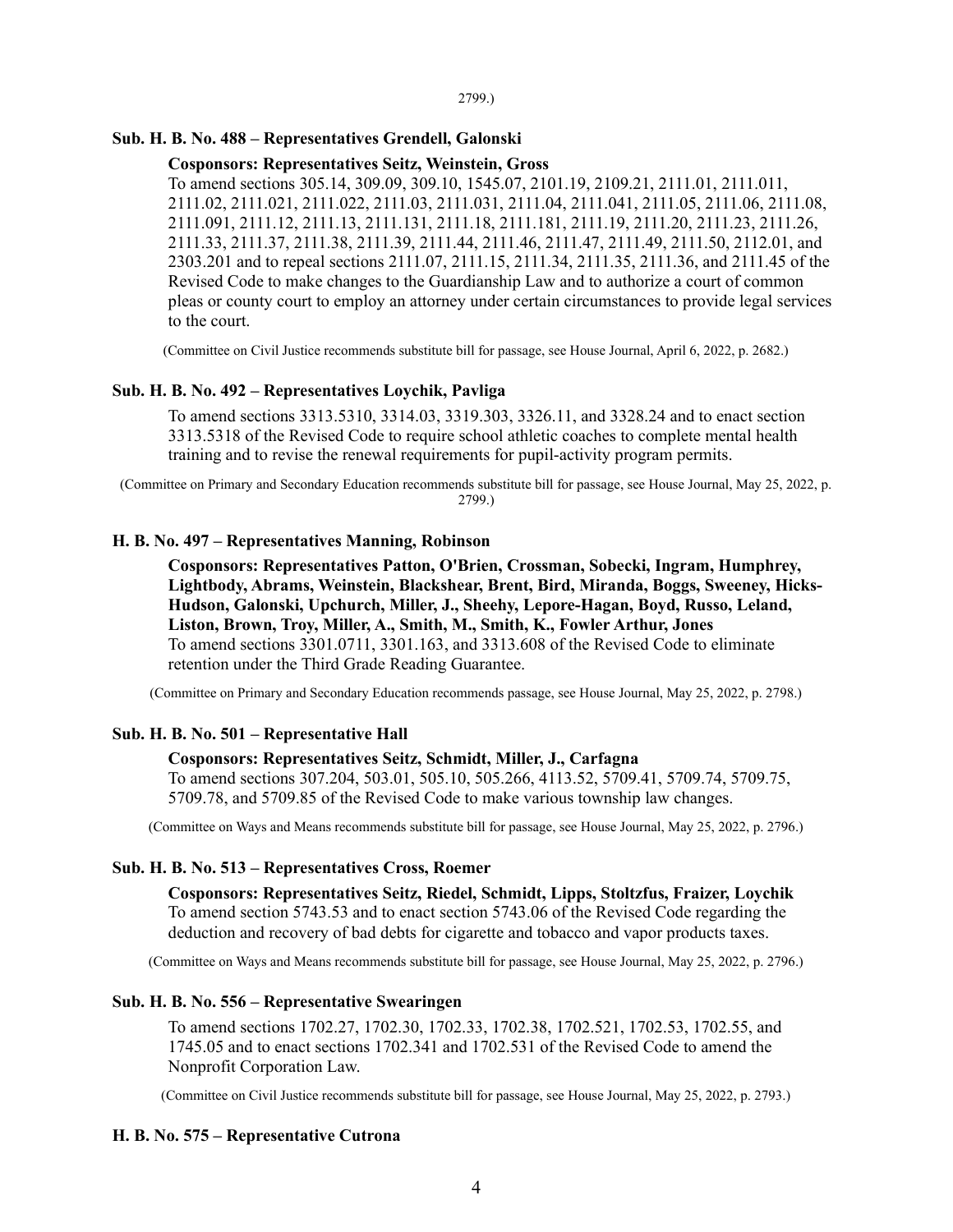#### **Cosponsors: Representatives Lampton, Sweeney, Upchurch, Jarrells, Cross**

To amend section 3921.19 and to enact sections 3921.102 and 3921.32 of the Revised Code to modernize fraternal benefit society solvency regulation and oversight.

(Committee on Insurance recommends passage, see House Journal, May 25, 2022, p. 2798.)

### **Sub. H. B. No. 578 – Representative Roemer**

# **Cosponsors: Representatives Baldridge, McClain, Sheehy, Brent, Creech, Lepore-Hagan, O'Brien**

To amend sections 4501.21 and 4503.715 and to enact sections 4503.519, 4503.582, 4503.704, 4503.741, 4503.885, 4503.886, 5534.417, 5534.434, 5534.435, 5534.54, 5534.608, 5534.641, 5534.836, 5534.845, 5534.889, 5534.915, 5534.921, and 5534.924 of the Revised Code to create and amend various license plates and designate memorial highways.

(Committee on Transportation and Public Safety recommends substitute bill for passage, see House Journal, May 18, 2022, p. 2754.)

### **H. R. No. 194 – Representatives Stoltzfus, Ginter**

### **Cosponsors: Representatives Bird, Click, Ferguson, Gross, Hall, Johnson, Powell, Riedel, Schmidt, White, Young, B., Wiggam, John, Creech, Dean, Fowler Arthur**

To urge the United States Commission on International Religious Freedom to take whatever action is necessary to address and rectify the situation described in this resolution, and consider adding Canada to the Special Watch List of countries where the government engages in violations of religious freedom.

(Committee on State and Local Government recommends adoption, see House Journal, May 23, 2022, p. 2785.)

### **Sub. H. B. No. 203 – Representative Powell**

### **Cosponsors: Representatives Riedel, Click, Fowler Arthur, Lipps, Gross, Merrin, Kick, McClain, Dean, Jordan, Zeltwanger**

To amend sections 109.73, 109.77, 109.771, 109.78, 109.804, 147.01, 147.63, 169.16, 173.21, 173.391, 173.422, 503.41, 715.27, 903.07, 905.321, 917.09, 917.091, 921.06, 921.11, 921.12, 921.24, 921.26, 926.30, 928.02, 943.09, 956.05, 956.06, 1315.04, 1315.13, 1315.23, 1321.04, 1321.37, 1321.53, 1321.64, 1321.74, 1322.10, 1322.21, 1513.07, 1513.161, 1514.12, 1514.47, 1531.40, 1533.051, 1533.51, 1561.14, 1561.15, 1561.16, 1561.17, 1561.18, 1561.19, 1561.20, 1561.21, 1561.22, 1565.06, 1565.15, 1707.15, 1707.151, 1707.16, 1707.161, 1707.163, 1707.165, 1717.06, 3101.10, 3301.071, 3301.074, 3319.088, 3319.22, 3319.226, 3319.229, 3319.26, 3319.261, 3319.262, 3319.27, 3319.28, 3319.301, 3319.303, 3319.361, 3327.10, 3703.21, 3704.14, 3713.05, 3717.09, 3723.03, 3723.06, 3737.83, 3737.881, 3742.05, 3743.03, 3743.16, 3743.40, 3743.51, 3748.07, 3748.12, 3769.03, 3770.05, 3772.13, 3772.131, 3773.36, 3773.421, 3781.10, 3781.102, 3781.105, 3905.041, 3905.062, 3905.063, 3905.07, 3905.071, 3905.072, 3905.08, 3905.09, 3905.30, 3905.471, 3905.72, 3905.81, 3905.85, 3916.03, 3951.03, 3951.05, 3951.09, 4104.07, 4104.101, 4104.19, 4105.02, 4169.03, 4301.10, 4508.03, 4508.04, 4508.08, 4511.763, 4701.06, 4701.07, 4701.10, 4703.08, 4703.10, 4703.33, 4703.35, 4703.37, 4707.07, 4707.072, 4707.09, 4709.07, 4709.08, 4709.10, 4713.10, 4713.28, 4713.30, 4713.31, 4713.34, 4713.37, 4713.69, 4715.03, 4715.09, 4715.10, 4715.16, 4715.27, 4715.362, 4715.363, 4715.39, 4715.42, 4715.421, 4715.43, 4715.53, 4715.62, 4717.05, 4717.051, 4717.10, 4723.08, 4723.09, 4723.26, 4723.32, 4723.41, 4723.651, 4723.75, 4723.76, 4723.85, 4725.13, 4725.18, 4725.26, 4725.48, 4725.52, 4725.57, 4725.591, 4727.03, 4728.03, 4729.09, 4729.11, 4729.15, 4729.901, 4729.921, 4730.10, 4731.151, 4731.19, 4731.291, 4731.293, 4731.294, 4731.295, 4731.297, 4731.299, 4731.30, 4731.52, 4731.572, 4731.573, 4732.10, 4732.12, 4732.22, 4733.18, 4733.19, 4734.23, 4734.27, 4734.283, 4735.023, 4735.07, 4735.08, 4735.09, 4735.10, 4735.27, 4735.28, 4736.10, 4736.14, 4740.05, 4740.06, 4741.12, 4741.13, 4741.14, 4741.19, 4743.04, 4743.041, 4747.04, 4747.05, 4747.10, 4749.12, 4751.01, 4751.15, 4751.20, 4751.201, 4751.202, 4751.21,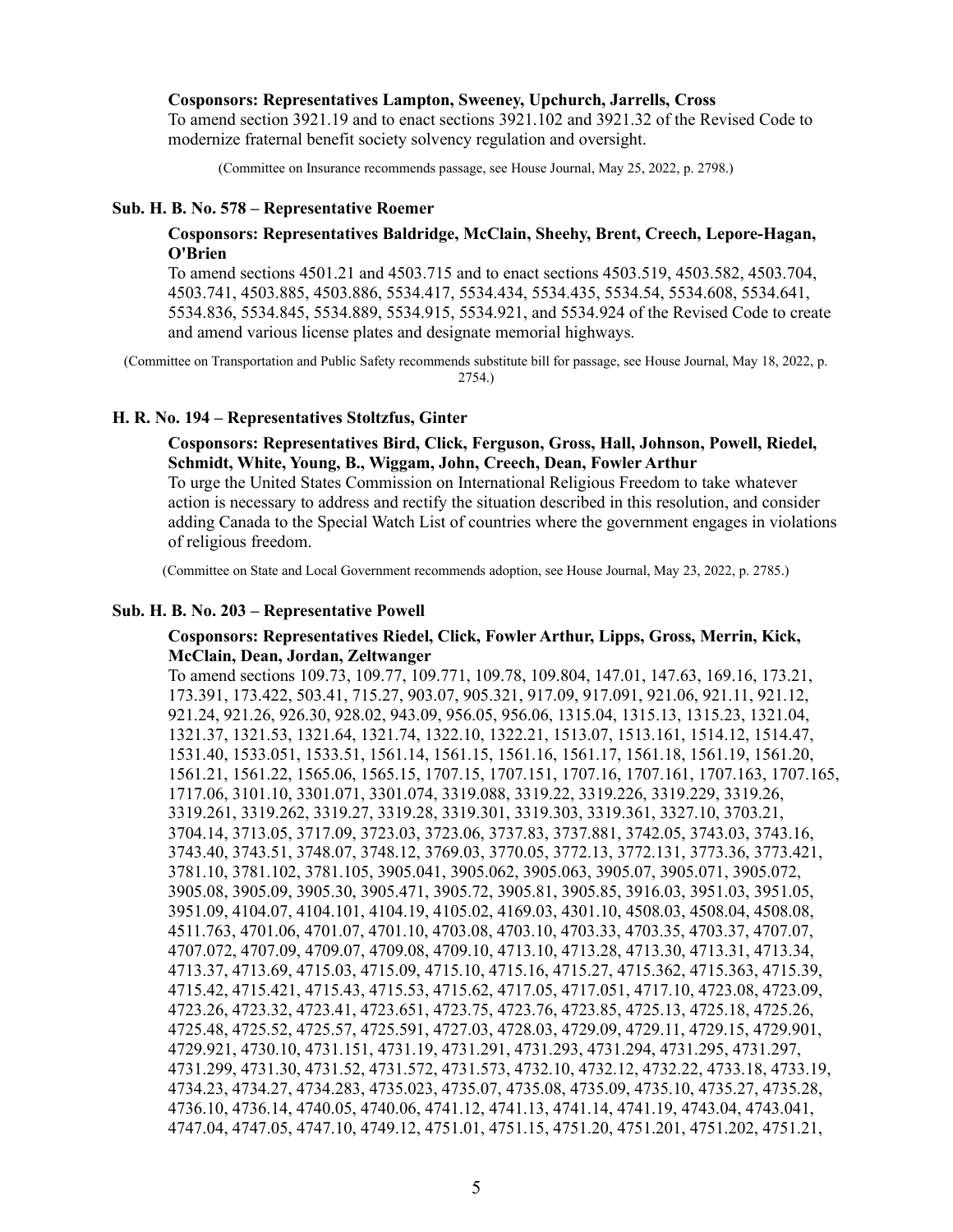4751.32, 4752.05, 4752.12, 4753.07, 4753.071, 4753.072, 4753.073, 4753.08, 4753.09, 4753.12, 4755.08, 4755.09, 4755.411, 4755.44, 4755.441, 4755.45, 4755.451, 4755.48, 4755.482, 4755.62, 4755.65, 4757.18, 4758.25, 4759.05, 4759.06, 4760.03, 4760.031, 4761.04, 4761.05, 4762.03, 4763.05, 4764.10, 4765.10, 4765.11, 4765.30, 4765.55, 4767.031, 4771.08, 4773.03, 4774.03, 4775.07, 4778.03, 4778.08, 4778.09, 4779.17, 4779.18, 4781.07, 4781.08, 4781.17, 4783.04, 5123.161, 5123.45, 5126.25, 5902.02, 5903.04, 6109.04, and 6111.46; to enact sections 3746.041, 4796.01, 4796.02, 4796.03, 4796.04, 4796.05, 4796.08, 4796.10, 4796.12, 4796.15, 4796.18, and 4796.20; and to repeal sections 921.08, 1322.24, 3905.081, 4707.12, 4740.08, and 4757.25 of the Revised Code to require an occupational licensing authority to issue a license or government certification to an applicant who holds a license, government certification, or private certification or has satisfactory work experience in another state under certain circumstances and to amend the version of section 3319.22 of the Revised Code that is scheduled to take effect on April 12, 2023, to continue the changes on and after that date.

(Committee on State and Local Government recommends substitute bill for passage, see House Journal, April 12, 2022, p. 2702.)

### **Sub. H. B. No. 441 – Representatives Wiggam, Cutrona**

**Cosponsors: Representatives Cross, Grendell, Hall, Carruthers, Loychik, Stoltzfus, Riedel, Plummer, Bird, Jordan, Gross, Fowler Arthur, Schmidt, Swearingen, Brinkman, Click, Jones, Edwards, Zeltwanger, Merrin, Lipps, McClain, Powell, Baldridge, John, Kick, Creech, Stein, Holmes, Johnson, Wilkin, Young, B., Dean**

To enact sections 1355.01, 1355.011, 1355.02, 1355.03, 1355.04, 1355.05, 1355.06, 1355.07, 1355.08, 1355.09, and 1355.10 of the Revised Code relating to the censorship of users' expressions by social media platforms.

(Committee on Civil Justice recommends substitute bill for passage, see House Journal, May 5, 2022, p. 2718.)

### **H. B. No. 28 – Representative Wiggam**

#### **Cosponsors: Representatives Lipps, Kick**

To amend sections 4766.01, 4766.03, 4766.04, 4766.05, 4766.06, 4766.07, 4766.08, 4766.09, 4766.13, 4766.14, 4766.22, and 4766.23 and to enact section 4766.18 of the Revised Code to establish requirements for the regulation of stretcher vans and to modify certain laws governing ambulances and other medical-related vehicles.

(Pending Committee Report.)

#### **H. C. R. No. 46 – Representatives Johnson, Wilkin**

To urge President Biden not to recommend to Congress that the Veterans Affairs Medical Center located in Chillicothe, Ohio be closed.

(Pending Committee Report.)

**(Bills or resolutions below the black line have been recommended for passage or adoption by designated committees)**

#### **H. B. No. 15 – Representative Carfagna**

### **Cosponsors: Representatives Baldridge, McClain, Sheehy, Creech, Ghanbari, Hall, Johnson, O'Brien, Young, B.**

To enact section 5534.914 of the Revised Code to designate a portion of State Route 13 in Knox County as the "William 'Bill' Burgett Memorial Highway.

(Committee on Transportation and Public Safety recommends passage, see House Journal, March 3, 2021, p. 229.)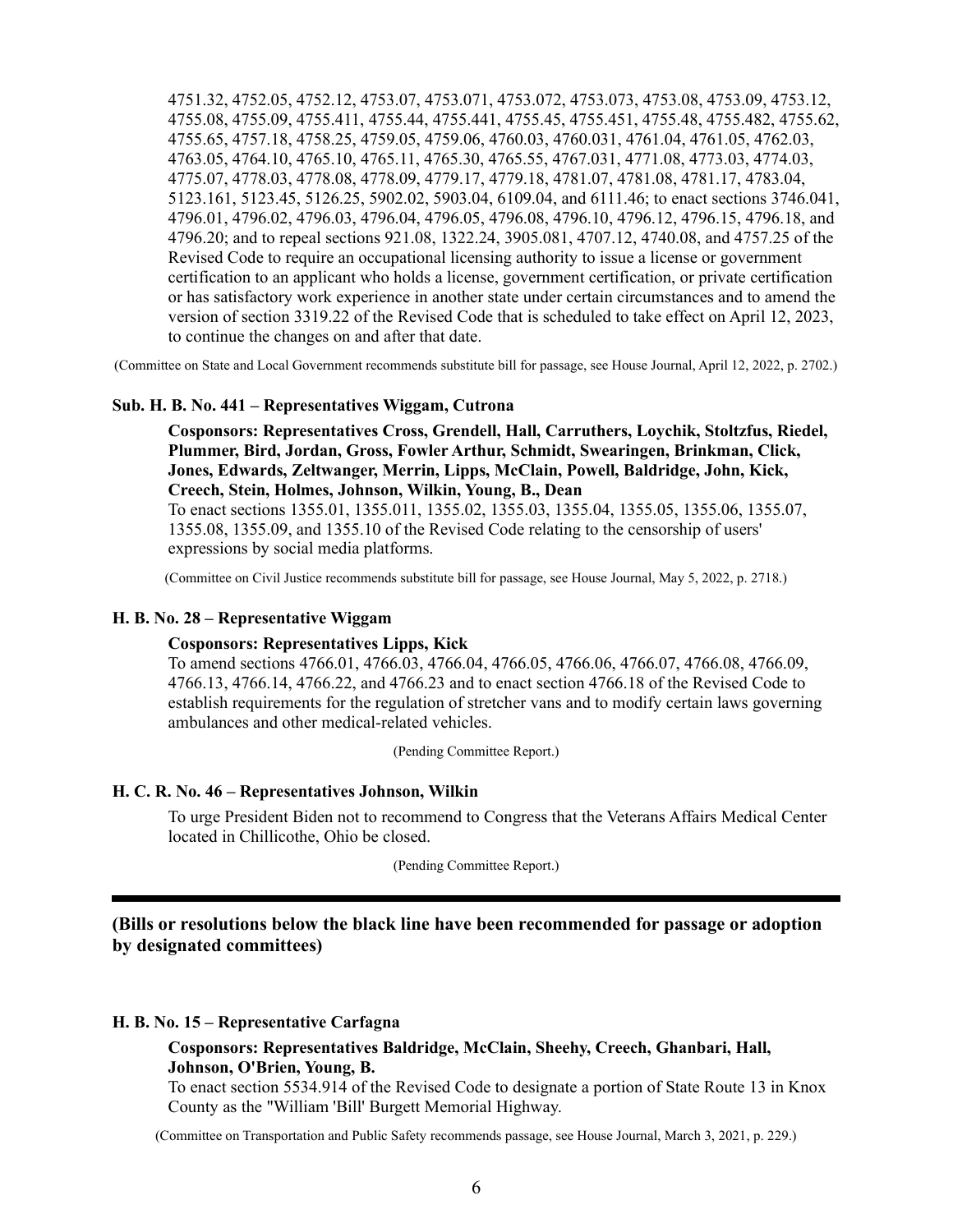## **H. B. No. 19 – Representatives Sobecki, Sheehy**

**Cosponsors: Representatives Galonski, Miranda, Sweeney, Patton, Riedel, Crawley, Blackshear, Crossman, Smith, K., Russo, Schmidt, McClain, Click, Miller, J., Baldridge, Creech, Ghanbari, Hall, Johnson, O'Brien, Young, B.**

To enact section 5534.419 of the Revised Code to designate a portion of State Route 184 in Lucas County as the "Officer Anthony Dia Memorial Highway."

(Committee on Transportation and Public Safety recommends passage, see House Journal, March 3, 2021, p. 229.)

### **H. B. No. 25 – Representative Pavliga**

# **Cosponsors: Representatives Baldridge, McClain, Sheehy, Creech, Ghanbari, Hall, Johnson, Miranda, Young, B.**

To enact section 5534.828 of the Revised Code to designate a portion of Interstate Route 76 in Portage County as the "CPL Benjamin C. Dillon Memorial Highway."

(Committee on Transportation and Public Safety recommends passage, see House Journal, March 3, 2021, p. 230.)

#### **H. B. No. 26 – Representative Richardson**

**Cosponsors: Representatives Abrams, Click, Ghanbari, Hall, McClain, Miller, A., Miller, J., Patton, Plummer, Ray, Riedel, Kick, Baldridge, Sheehy, Brent, Miranda, O'Brien** To enact section 5534.418 of the Revised Code to designate a portion of State Route 309 in Marion County as the "Deputy Sheriff Bill Bender and Trooper Randy Bender Memorial Highway."

(Committee on Transportation and Public Safety recommends passage, see House Journal, March 10, 2021, p. 289.)

### **H. B. No. 33 – Representatives Miranda, Denson**

**Cosponsors: Representatives Brinkman, Baldridge, Miller, J., Sykes, Smith, K., Hall, Ingram, Schmidt, Sobecki, Riedel, Crawley, Hoops, Patton, Crossman, Gross, Russo, Sheehy, Galonski, Click, Howse, McClain, Creech, Ghanbari, Johnson, LaRe, O'Brien, Young, B.**

To enact section 5534.415 of the Revised Code to designate a portion of Interstate Route 275 in Hamilton County as the "Officer Kaia L. Grant Memorial Highway."

(Committee on Transportation and Public Safety recommends passage, see House Journal, March 3, 2021, p. 230.)

#### **H. B. No. 36 – Representatives LaRe, Miller, A.**

**Cosponsors: Representatives Miller, J., Hall, Hoops, Stewart, Gross, Fowler Arthur, Sheehy, Crossman, Schmidt, Smith, K., Richardson, Riedel, Kick, Baldridge, McClain, Creech, Ghanbari, Johnson, Miranda, Young, B.**

To enact section 5534.838 of the Revised Code to designate a portion of State Route 158 in Fairfield County as the "SGT Joseph P. Collette Memorial Highway."

(Committee on Transportation and Public Safety recommends passage, see House Journal, March 3, 2021, p. 231.)

### **Sub. H. B. No. 64 – Representative Powell**

**Cosponsors: Representatives Merrin, Click, Riedel, Sheehy, Seitz, Abrams, Schmidt, White** To amend section 2901.13 and to enact sections 2305.118, 2907.13, 2907.14, 4731.86, 4731.861, 4731.862, 4731.864, 4731.865, 4731.867, 4731.869, 4731.8610, and 4731.8611 of the Revised Code to create the crime of fraudulent assisted reproduction and civil actions for an assisted reproduction procedure without consent.

(Committee on Criminal Justice recommends substitute bill for passage, see House Journal, April 6, 2022, p. 2683.)

#### **H. B. No. 80 – Representative Sobecki**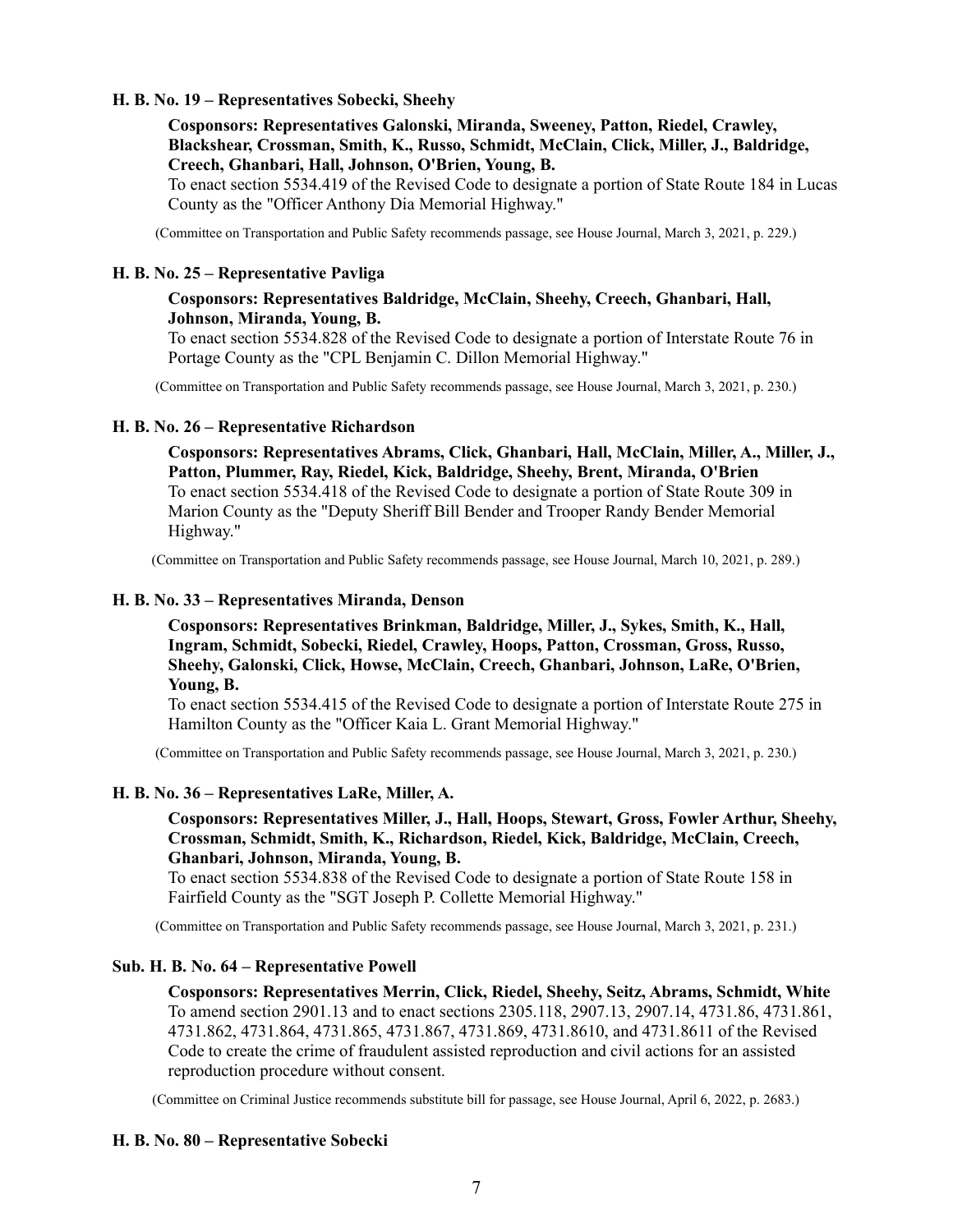**Cosponsors: Representatives Hicks-Hudson, Sheehy, Hall, Riedel, Galonski, Hoops, Gross, Liston, Click, Smith, K., Lepore-Hagan, Miller, J., O'Brien, Schmidt, LaRe, Richardson, Baldridge, McClain, Creech, Ghanbari, Johnson, Miranda, Young, B.**

To enact section 5534.432 of the Revised Code to designate a portion of State Route 184 in Lucas County as the "Officer Brandon Stalker Memorial Highway."

(Committee on Transportation and Public Safety recommends passage, see House Journal, March 3, 2021, p. 231.)

# **H. B. No. 84 – Representative Jones**

**Cosponsors: Representatives Baldridge, McClain, Sheehy, Creech, Hall, O'Brien** To enact section 5534.872 of the Revised Code to designate a portion of State Route 60 in Washington County as the "U.S. Army Specialist Christian D. Ward Memorial Highway."

(Committee on Transportation and Public Safety recommends passage, see House Journal, March 10, 2021, p. 290.)

## **H. B. No. 85 – Representative Jones**

**Cosponsors: Representatives Baldridge, McClain, Sheehy, Creech, Hall, O'Brien** To enact section 5534.912 of the Revised Code to designate a portion of State Route 800 in Belmont County as the "Steven Lowell Cook Memorial Highway."

(Committee on Transportation and Public Safety recommends passage, see House Journal, March 10, 2021, p. 291.)

## **H. B. No. 89 – Representative Wiggam**

**Cosponsors: Representatives Edwards, Lipps, Merrin, Manchester, Seitz, Vitale, Kick, Stoltzfus, Pavliga, Powell, Fowler Arthur, Schmidt, Callender, Creech, Dean, Ginter** To amend sections 2923.12, 2923.126, 2923.128, and 2923.16 of the Revised Code to modify the requirement that a concealed handgun licensee must notify a law enforcement officer that the licensee is authorized to carry a concealed handgun and is carrying a concealed handgun when stopped.

(Committee on State and Local Government recommends passage, see House Journal, March 10, 2021, p. 288.)

# **H. B. No. 102 – Representative Holmes**

# **Cosponsors: Representatives Baldridge, McClain, Sheehy, Ghanbari, Hall, O'Brien, Young, B.**

To enact section 5534.841 of the Revised Code to designate a portion of Interstate Route 70 in Licking County as the "SFC Ron Rosser Medal of Honor Recipient Memorial Highway."

(Committee on Transportation and Public Safety recommends passage, see House Journal, March 10, 2021, p. 291.)

# **H. B. No. 104 – Representative Stein**

### **Cosponsors: Representatives Baldridge, McClain, Sheehy, Hall, Miranda, O'Brien**

To enact section 5534.603 of the Revised Code to designate a portion of State Route 162 in Huron County as the "Army Sergeant Patrick Ryan Carroll Memorial Highway."

(Committee on Transportation and Public Safety recommends passage, see House Journal, March 10, 2021, p. 291.)

# **H. B. No. 119 – Representatives Sweeney, Holmes**

### **Cosponsors: Representatives Baldridge, McClain, Sheehy, Miranda, O'Brien, Young, B.** To amend section 4501.21 and to enact section 4503.507 of the Revised Code to create "The Ohio

Aerospace Institute" license plate.

(Committee on Transportation and Public Safety recommends passage, see House Journal, March 10, 2021, p. 292.)

# **H. B. No. 131 – Representative Brinkman**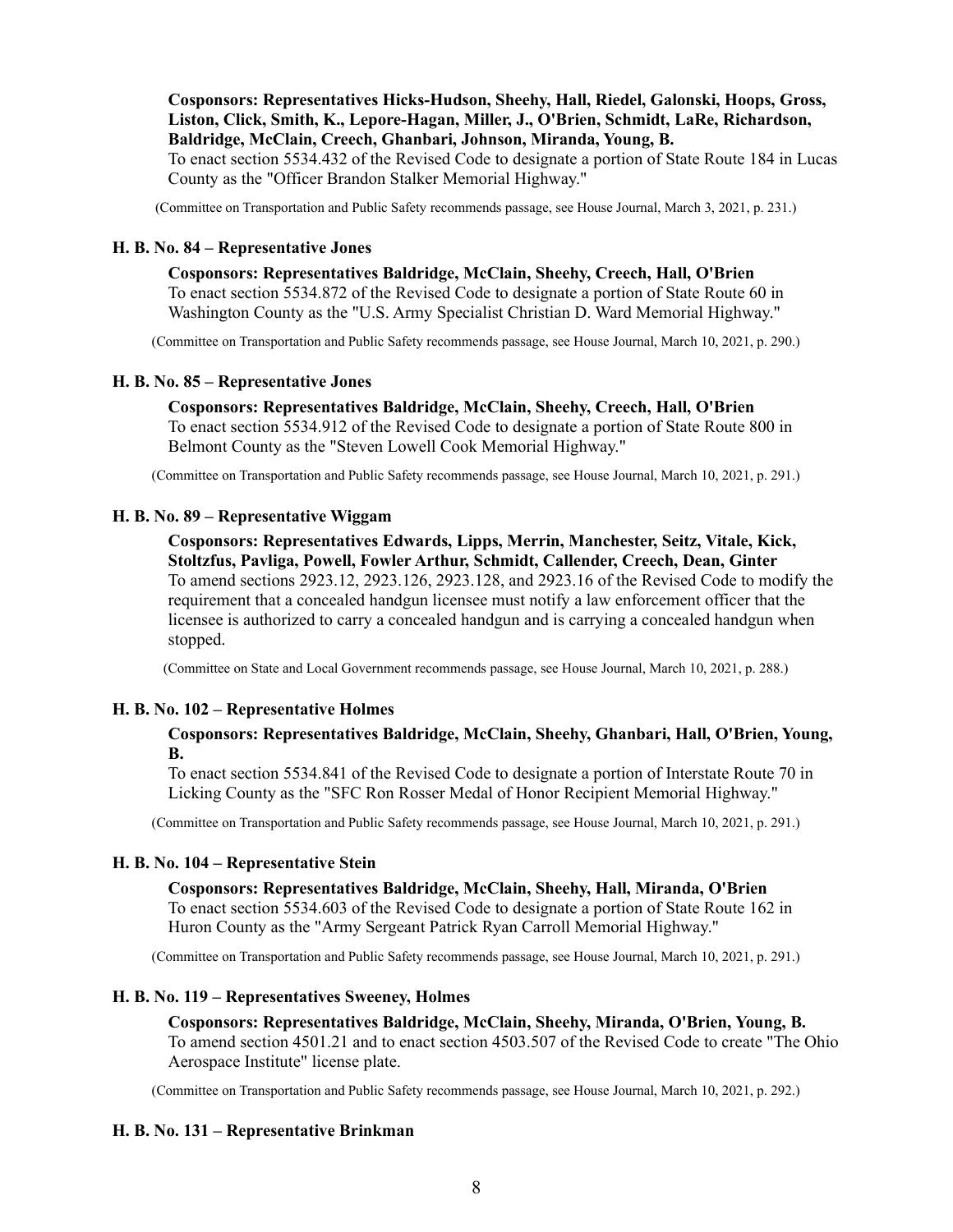**Cosponsors: Representatives Baldridge, McClain, Sheehy, Hall, O'Brien, Young, B.** To enact section 5534.416 of the Revised Code to designate a portion of U.S. Route 50 in Hamilton County as the "Deputy Sheriff Emil Kleinwaechter Memorial Highway."

(Committee on Transportation and Public Safety recommends passage, see House Journal, March 10, 2021, p. 292.)

### **Sub. H. B. No. 142 – Representatives Crawley, Brinkman**

**Cosponsors: Representatives Hicks-Hudson, Boyd, West, Gross, Howse, Skindell, Lightbody, Boggs, Miller, A., Smith, M., Young, T., Brent, Russo, Kelly, Weinstein, Jarrells** To enact sections 4723.89, 4723.90, 5120.658, and 5164.071 of the Revised Code regarding doula services and to repeal sections 4723.89, 4723.90, 5120.658, and 5164.071 of the Revised Code five years after those sections take effect, to abolish those provisions on that date.

(Committee on Families, Aging, and Human Services recommends substitute bill for passage, see House Journal, May 23, 2022, p. 2784.)

(Committee on Rules and Reference recommends re-referral, see House Journal, May 5, 2021, p. 654.) (Committee on Health recommends re-referral, see House Journal, May 4, 2021, p. 640.)

### **H. B. No. 154 – Representative Stewart**

### **Cosponsors: Representatives Sheehy, Hall, LaRe**

To amend section 4501.21 and to enact section 4503.597 of the Revised Code to create the "Circleville Pumpkin Show" license plate.

(Committee on Transportation and Public Safety recommends passage, see House Journal, March 17, 2021, p. 362.)

### **H. B. No. 162 – Representative Galonski**

#### **Cosponsor: Representative Hillyer**

To express the General Assembly's intent to remove from the Revised Code derogatory terminology regarding individuals with disabilities.

(Committee on Civil Justice recommends passage, see House Journal, May 3, 2021, p. 635.)

#### **H. B. No. 164 – Representative Ghanbari**

### **Cosponsors: Representatives Baldridge, McClain, Sheehy, Creech, Hall, LaRe, O'Brien**

To enact section 5534.837 of the Revised Code to designate a portion of State Route 795 in Wood County as the "Lake Township Veterans Memorial Highway."

(Committee on Transportation and Public Safety recommends passage, see House Journal, March 24, 2021, p. 398.)

#### **H. B. No. 171 – Representatives Lanese, Ray**

### **Cosponsors: Representatives Gross, Lipps, Miller, J., Riedel, Patton, Young, T., Baldridge, Sheehy, Hall, LaRe**

To amend section 4501.21 and to enact section 4503.578 of the Revised Code to create the "Keep Ohio Beautiful" license plate.

(Committee on Transportation and Public Safety recommends passage, see House Journal, March 17, 2021, p. 363.)

#### **H. B. No. 180 – Representative Abrams**

# **Cosponsors: Representatives Ray, Kick, Click, Schmidt, Riedel, LaRe, Bird, Gross, Patton, Hoops, Seitz, Baldridge, McClain, Sheehy, Creech, Hall, Miranda**

To enact section 5534.431 of the Revised Code to designate a portion of I-71 in Hamilton County as the "Officers Dennis Bennington and Robert Seiffert Memorial Highway."

(Committee on Transportation and Public Safety recommends passage, see House Journal, March 17, 2021, p. 363.)

#### **Sub. H. B. No. 196 – Representatives Kelly, Carruthers**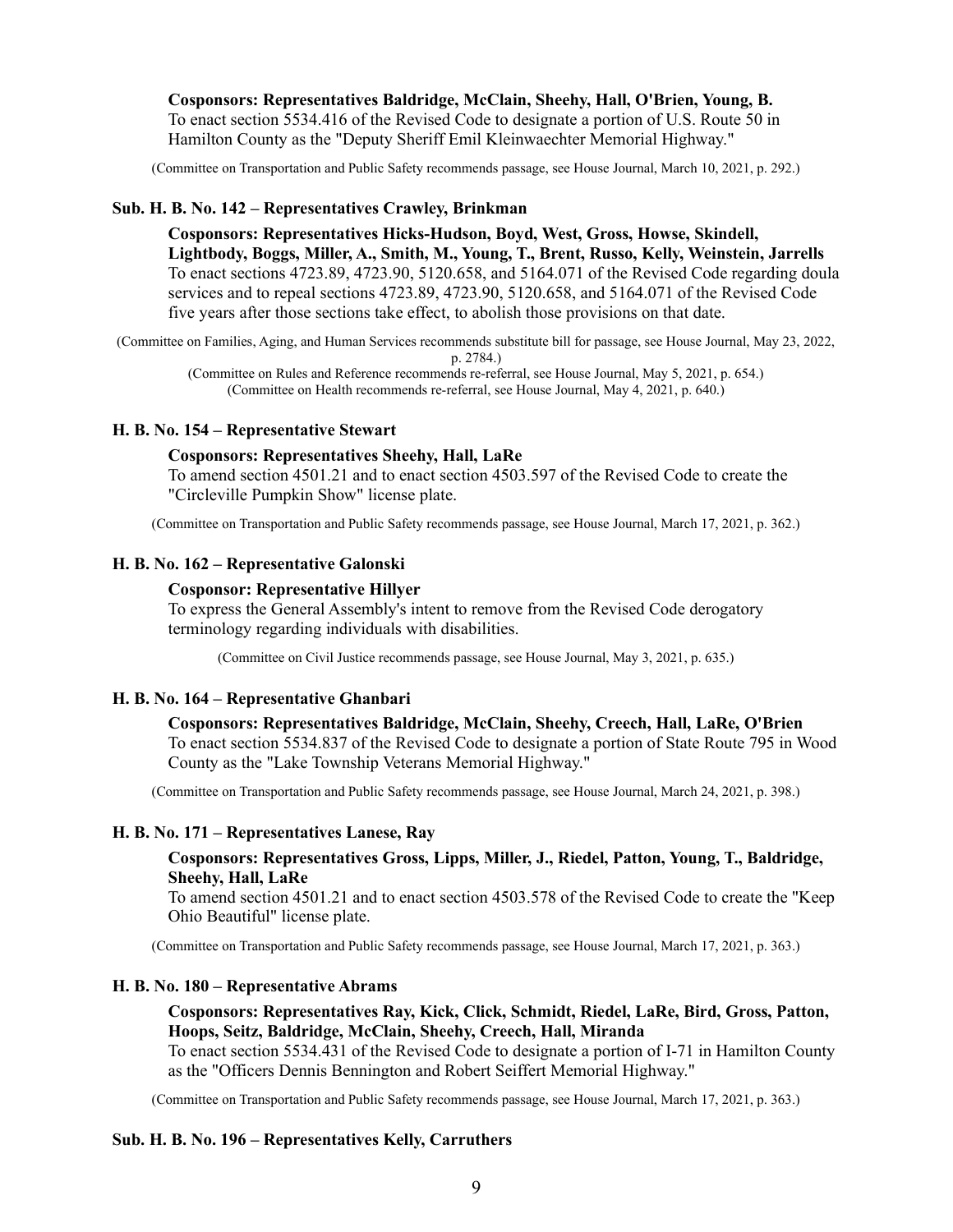### **Cosponsors: Representatives Carfagna, O'Brien, Miller, J., Weinstein, Ginter, Miller, A., Liston, Lepore-Hagan, Lightbody, West**

To amend sections 109.572, 4731.051, 4731.07, 4731.071, 4731.224, 4731.24, 4731.25, and 4731.251 and to enact sections 4785.01, 4785.02, 4785.03, 4785.04, 4785.05, 4785.06, 4785.07, 4785.08, 4785.09, 4785.10, 4785.11, 4785.12, 4785.13, 4785.14, 4785.15, 4785.16, 4785.17, 4785.18, 4785.19, 4785.20, and 4785.99 of the Revised Code to regulate the practice of surgical assistants.

(Committee on Health recommends substitute bill for passage, see House Journal, May 25, 2022, p. 2794.)

#### **H. B. No. 204 – Representative Click**

# **Cosponsors: Representatives Creech, Fowler Arthur, Ghanbari, Hall, Jarrells, Johnson, Lampton, LaRe, McClain, Miller, J., Pavliga, Stewart, Swearingen, West, White, Young, B., Young, T., Sheehy, Lepore-Hagan**

To enact section 5534.90 of the Revised Code to designate a portion of U.S. Route 20, in Sandusky County, as "Charles Woodson Way."

(Committee on Transportation and Public Safety recommends passage, see House Journal, June 9, 2021, p. 815.)

# **H. B. No. 216 – Representative Galonski**

### **Cosponsors: Representatives Miller, J., Smith, K., Crossman, Weinstein, Riedel, Troy, O'Brien, Lepore-Hagan, Russo, Crawley**

To amend section 4503.29 of the Revised Code to allow an applicant for a military license plate to present to the Bureau of Motor Vehicles, as evidence of an honorable discharge, a countyissued veterans identification card in lieu of a DD-214 form issued by the United States Department of Defense.

(Committee on Transportation and Public Safety recommends passage, see House Journal, October 27, 2021, p. 1792.)

### **H. B. No. 217 – Representative Baldridge**

# **Cosponsors: Representatives Hall, Smith, K., Schmidt, Ghanbari, McClain, Kick, Miller, J., Riedel, Bird, Click, Sheehy, Creech, LaRe, Miranda, O'Brien**

To enact section 5534.819 of the Revised Code to designate U.S. Route 52 in Adams County the "Adams County Vietnam Veterans Memorial Highway."

(Committee on Transportation and Public Safety recommends passage, see House Journal, March 24, 2021, p. 398.)

### **H. B. No. 219 – Representative Stephens**

#### **Cosponsor: Representative Johnson**

To amend section 4501.21 and to enact section 4503.516 of the Revised Code to create the "Marshall University" license plate.

(Committee on Transportation and Public Safety recommends passage, see House Journal, May 18, 2021, p. 746.)

#### **H. B. No. 220 – Representative Bird**

#### **Cosponsor: Representative Sheehy**

To amend section 4501.21 and to enact section 4503.516 of the Revised Code to create the "University of Alabama" license plate.

(Committee on Transportation and Public Safety recommends passage, see House Journal, May 18, 2021, p. 746.)

#### **H. B. No. 246 – Representative Dean**

**Cosponsors: Representatives Gross, Smith, K., Click, Kick, LaRe, Riedel, Hoops, Miller, J., Abrams, Jones, Bird, Baldridge, McClain, Sheehy, Creech, Ghanbari, Hall, Johnson, Lepore-Hagan, O'Brien**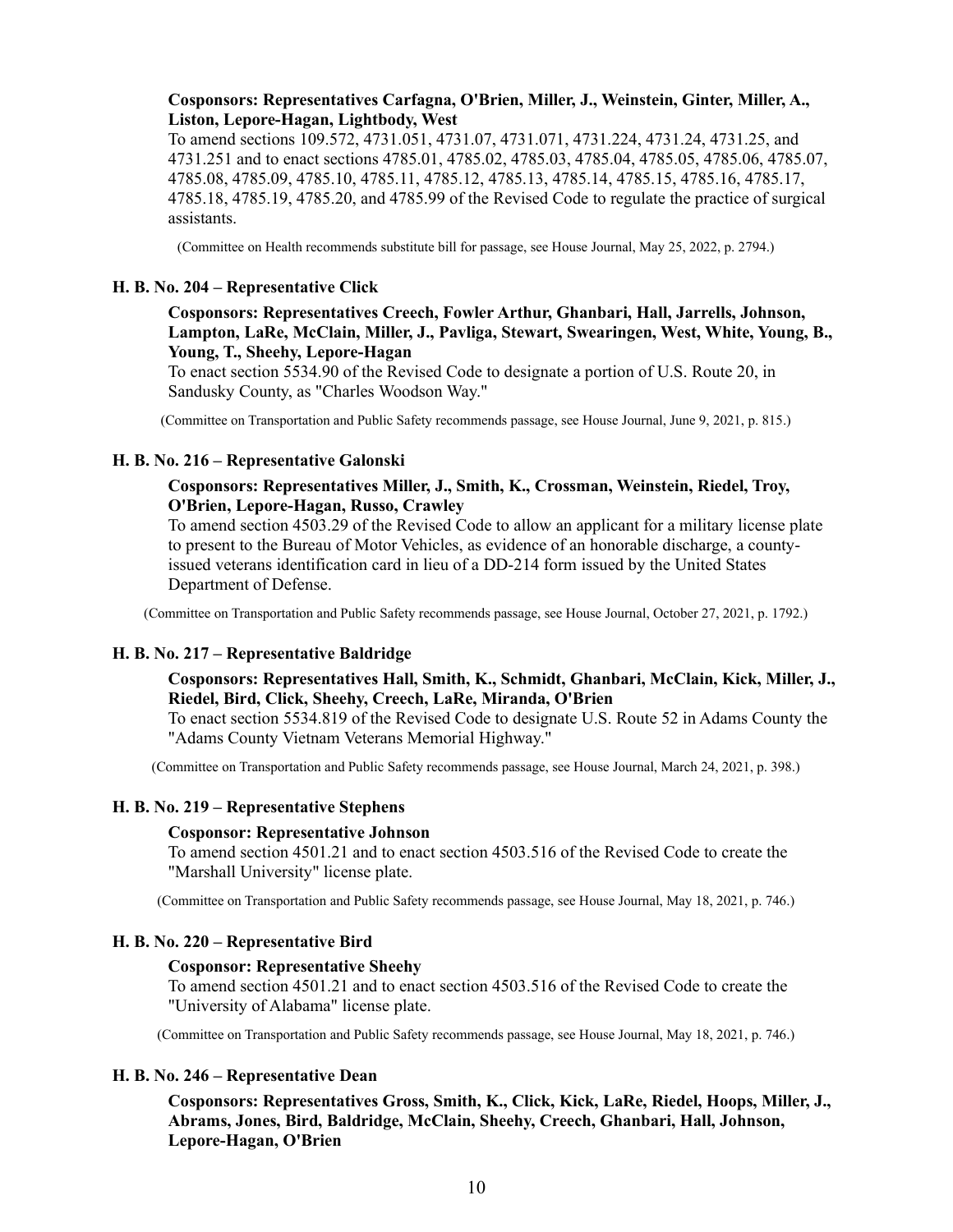To enact section 5534.433 of the Revised Code to designate a portion of State Route 123 in Warren County as the "Officer Ciera N. Greene Memorial Highway."

(Committee on Transportation and Public Safety recommends passage, see House Journal, April 21, 2021, p. 573.)

#### **H. B. No. 250 – Representative Bird**

## **Cosponsors: Representatives Kick, Abrams, Ghanbari, Gross, Hoops, Click, LaRe, Riedel, Fowler Arthur, Miller, J., Pavliga, Jones, Patton, Schmidt, Baldridge, McClain, Sheehy, Creech, Hall, Johnson, Lepore-Hagan, O'Brien**

To enact section 5534.414 of the Revised Code to designate a portion of State Route 32 in Clermont County as the "Deputy Bill Brewer Memorial Highway."

(Committee on Transportation and Public Safety recommends passage, see House Journal, April 21, 2021, p. 573.)

#### **Sub. H. B. No. 258 – Representative Fowler Arthur**

# **Cosponsors: Representatives Bird, Kick, Click, Riedel, Pavliga, Miller, J., Hoops, Smith, K., Baldridge, McClain, Sheehy, Creech, Ghanbari, Hall, LaRe, O'Brien**

To enact section 5534.606 of the Revised Code to designate a bridge over Conneaut Creek in Ashtabula County as the "Sgt. Thomas Cole Walker Memorial Bridge."

(Committee on Transportation and Public Safety recommends substitute bill for passage, see House Journal, May 4, 2021, p. 639.)

### **H. B. No. 263 – Representative Roemer**

### **Cosponsors: Representatives Baldridge, McClain, Sheehy, Brent, Creech, Ghanbari, Hall, LaRe, O'Brien**

To enact section 5534.605 of the Revised Code to designate a portion of County Road 321 in Stark County as the "Sgt. Vernon R. Judd Memorial Highway."

(Committee on Transportation and Public Safety recommends passage, see House Journal, May 4, 2021, p. 640.)

#### **H. B. No. 268 – Representative Jordan**

### **Cosponsors: Representatives Stoltzfus, Merrin, Lipps, Riedel, Roemer, Plummer, Seitz, Gross, McClain, Wiggam, Young, T.**

To amend section 5739.02 of the Revised Code to exempt from sales and use taxes the sale of investment metal bullion and coins.

(Committee on Ways and Means recommends passage, see House Journal, May 19, 2021, p. 764.)

### **H. B. No. 308 – Representative Brown**

#### **Cosponsors: Representatives Sheehy, Lepore-Hagan**

To amend section 4501.21 and to enact section 4503.703 of the Revised Code to create the "Loyal Order of the Moose" license plate.

(Committee on Transportation and Public Safety recommends passage, see House Journal, June 9, 2021, p. 815.)

#### **H. B. No. 328 – Representative Brown**

**Cosponsors: Representatives Brent, Lepore-Hagan, Smith, K., Crossman, Galonski, West, Weinstein, Troy, Lightbody, Smith, M., Kelly, Miller, A., LaRe, Seitz, Ingram, O'Brien, Boggs, Sweeney, Sobecki, Hoops, Sheehy, Carruthers, Click, Liston** To enact section 107.64 of the Revised Code to establish the Governor's Office of Drug Policy.

(Committee on Behavioral Health and Recovery Supports recommends passage, see House Journal, March 21, 2022, p. 2592.)

# **H. B. No. 330 – Representative Lepore-Hagan**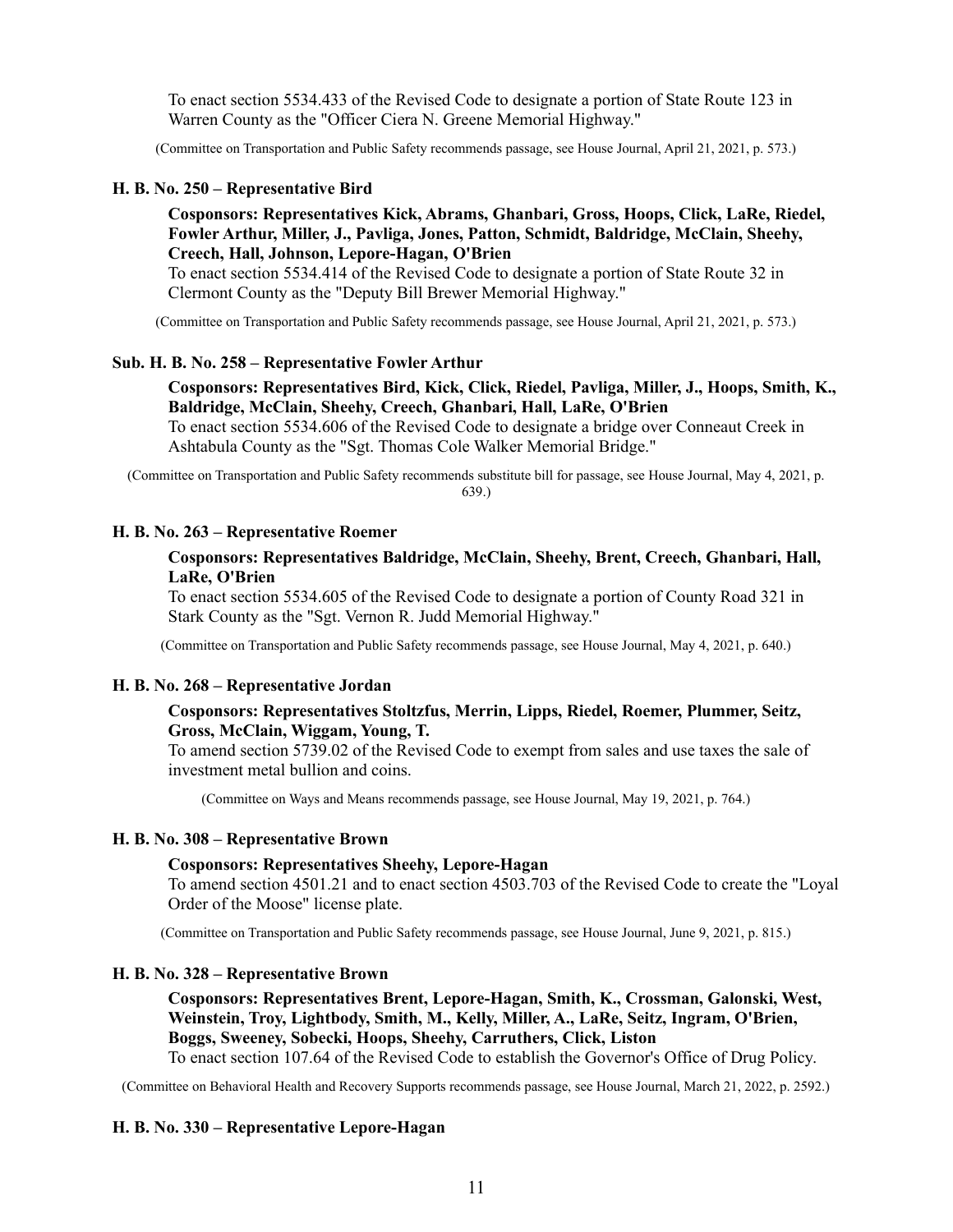### **Cosponsors: Representatives Click, Galonski, Miller, J., O'Brien, Smith, K., Bird, Fowler Arthur, Riedel, Baldridge, McClain, Sheehy, Ghanbari, Miranda**

To enact section 5534.816 of the Revised Code to designate a bridge along State Route 46 in Mahoning County as the "Air Force 2nd Lt. William Vaughan Memorial Bridge."

(Committee on Transportation and Public Safety recommends passage, see House Journal, June 15, 2021, p. 853.)

### **Sub. H. B. No. 381 – Representative Grendell**

### **Cosponsors: Representatives Hillyer, Gross, Schmidt, Seitz, Pavliga, Fowler Arthur, Hoops, Stein, Stephens**

To enact sections 4933.50 and 4933.501 of the Revised Code to allow for certain structures on a retail electric customer's property to be charged the same as the primary residence.

(Committee on Public Utilities recommends substitute bill for passage, see House Journal, November 16, 2021, p. 1828.)

#### **H. B. No. 384 – Representative Cutrona**

#### **Cosponsors: Representatives Baldridge, McClain, Creech, Hall**

To enact section 5534.921 of the Revised Code to designate a portion of State Route 7 in Mahoning County as the "Clarence "Sonny" Smith, Jr. Highway."

(Committee on Transportation and Public Safety recommends passage, see House Journal, November 16, 2021, p. 1830.)

### **Sub. H. B. No. 389 – Representatives Leland, Seitz**

### **Cosponsors: Representatives Hoops, Ray, Stein, Lightbody, Boggs, Wilkin, Ingram, Sweeney, Brinkman, Carfagna, Gross, Hillyer**

To amend section 4928.02 and to enact sections 4928.6630, 4928.6631, 4928.6633, 4928.6634, 4928.6636, 4928.6639, 4928.6641, 4928.6644, 4928.6645, 4928.6646, 4928.6647, 4928.6650, 4928.6653, 4928.6655, 4928.6657, 4928.6660, and 4928.6665 of the Revised Code to permit electric distribution utilities to establish energy efficiency and demand reduction portfolios.

(Committee on Public Utilities recommends substitute bill for passage, see House Journal, November 18, 2021, p. 1958.)

### **Am. H. B. No. 393 – Representative Click**

### **Cosponsors: Representatives Bird, Ghanbari, Gross, John, Pavliga, Riedel, Schmidt, Young, T., Baldridge, McClain, Sheehy, Brent, Creech, Hall, Johnson**

To enact section 5534.889 of the Revised Code to designate a portion of State Route 19 in Sandusky county as the "Teresa Miller-Martin 9/11 Memorial Highway."

(Committee on Transportation and Public Safety recommends amended bill for passage, see House Journal, October 13, 2021, p. 1762.)

### **H. B. No. 394 – Representative Carruthers**

# **Cosponsors: Representatives Ghanbari, Hall, Miller, K., O'Brien**

To amend section 4501.21 and to enact section 4503.885 of the Revised Code to create the "Stephen T. Badin High School" license plate.

(Committee on Transportation and Public Safety recommends passage, see House Journal, December 8, 2021, p. 2111.)

### **H. B. No. 395 – Representative Powell**

**Cosponsors: Representatives Baldridge, McClain, Sheehy, Brent, Creech, Hall, Johnson** To enact section 5534.416 of the Revised Code to designate a portion of I-75 in Miami County as the "Ohio State Highway Patrol MCEI Kimra Skelton Memorial Highway."

(Committee on Transportation and Public Safety recommends passage, see House Journal, October 13, 2021, p. 1763.)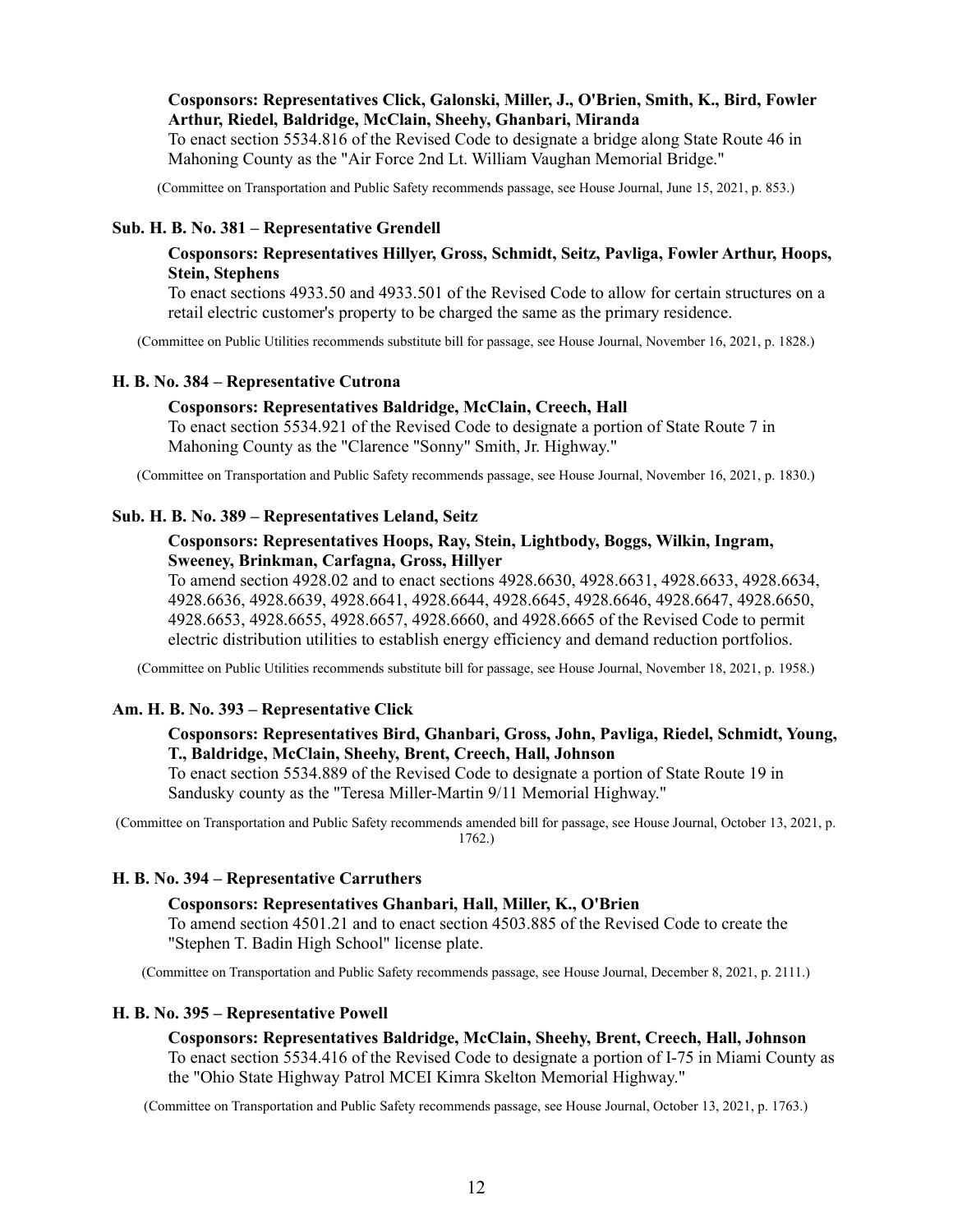# **H. B. No. 403 – Representatives Fowler Arthur, Miller, A.**

### **Cosponsors: Representatives Manning, Click**

To amend section 3319.313 of the Revised Code to require a school district superintendent or administrator of a public or chartered nonpublic school to file a report with the Department of Education regarding a teacher that retired under threat of disciplinary investigation.

(Committee on Primary and Secondary Education recommends passage, see House Journal, March 23, 2022, p. 2612.)

### **H. B. No. 417 – Representative Hillyer**

**Cosponsors: Representatives Fowler Arthur, Click, Loychik, Riedel, Bird, Galonski, Wiggam, Hoops, Schmidt, Baldridge, McClain, Sheehy, Creech, Ghanbari, Hall, Miller, K.** To enact section 5534.54 of the Revised Code to designate a portion of U.S. Route 36 in Tuscarawas County as the "Robert E. Turney Memorial Highway."

(Committee on Transportation and Public Safety recommends passage, see House Journal, October 27, 2021, p. 1792.)

## **Am. H. B. No. 453 – Representative Jarrells**

# **Cosponsors: Representatives White, Howse, Lightbody, Ingram, O'Brien, Ray, Sobecki, Upchurch, Blackshear, Brent, Boggs, Sweeney, Smith, M., Miranda, Leland, Young, T., Kick, Baldridge, Lepore-Hagan**

To amend section 4501.21 and to enact section 4503.519 of the Revised Code to create the "Recovery is Beautiful" license plate.

(Committee on Transportation and Public Safety recommends amended bill for passage, see House Journal, February 9, 2022, p. 2397.)

### **H. B. No. 469 – Representative Grendell**

### **Cosponsors: Representatives Baldridge, McClain, Creech, Hall, Miller, K.**

To enact section 5534.924 of the Revised Code to designate a portion of State Route 87 in Geauga County as the "Dr. Steven Takacs Memorial Highway."

(Committee on Transportation and Public Safety recommends passage, see House Journal, November 16, 2021, p. 1830.)

# **H. B. No. 473 – Representative White**

# **Cosponsors: Representatives Kick, Patton, Schmidt, Fowler Arthur, Hoops, Pavliga, Click, Miller, J., Lipps, Troy, Plummer, Young, T., Baldridge, McClain, Ghanbari, Hall, Miller, K., O'Brien**

To enact section 5534.845 of the Revised Code to designate portions of State Route 48 in Montgomery County as the "Sgt. Kevin J. Lannon Memorial Way" and "Sgt. Cameron H. Thomas Memorial Way."

(Committee on Transportation and Public Safety recommends passage, see House Journal, December 8, 2021, p. 2111.)

### **H. B. No. 493 – Representative Liston**

### **Cosponsors: Representatives Sheehy, Lepore-Hagan, O'Brien**

To amend section 4501.21 and to enact section 4503.741 of the Revised Code to create the "Ohio House Rabbit Rescue" license plate.

(Committee on Transportation and Public Safety recommends passage, see House Journal, March 9, 2022, p. 2562.)

### **H. B. No. 502 – Representative Hall**

### **Cosponsors: Representatives Brent, Creech, Johnson, Miranda, O'Brien**

To amend section 4501.21 and to enact section 4503.582 of the Revised Code to create the "P.A.W.S." license plate.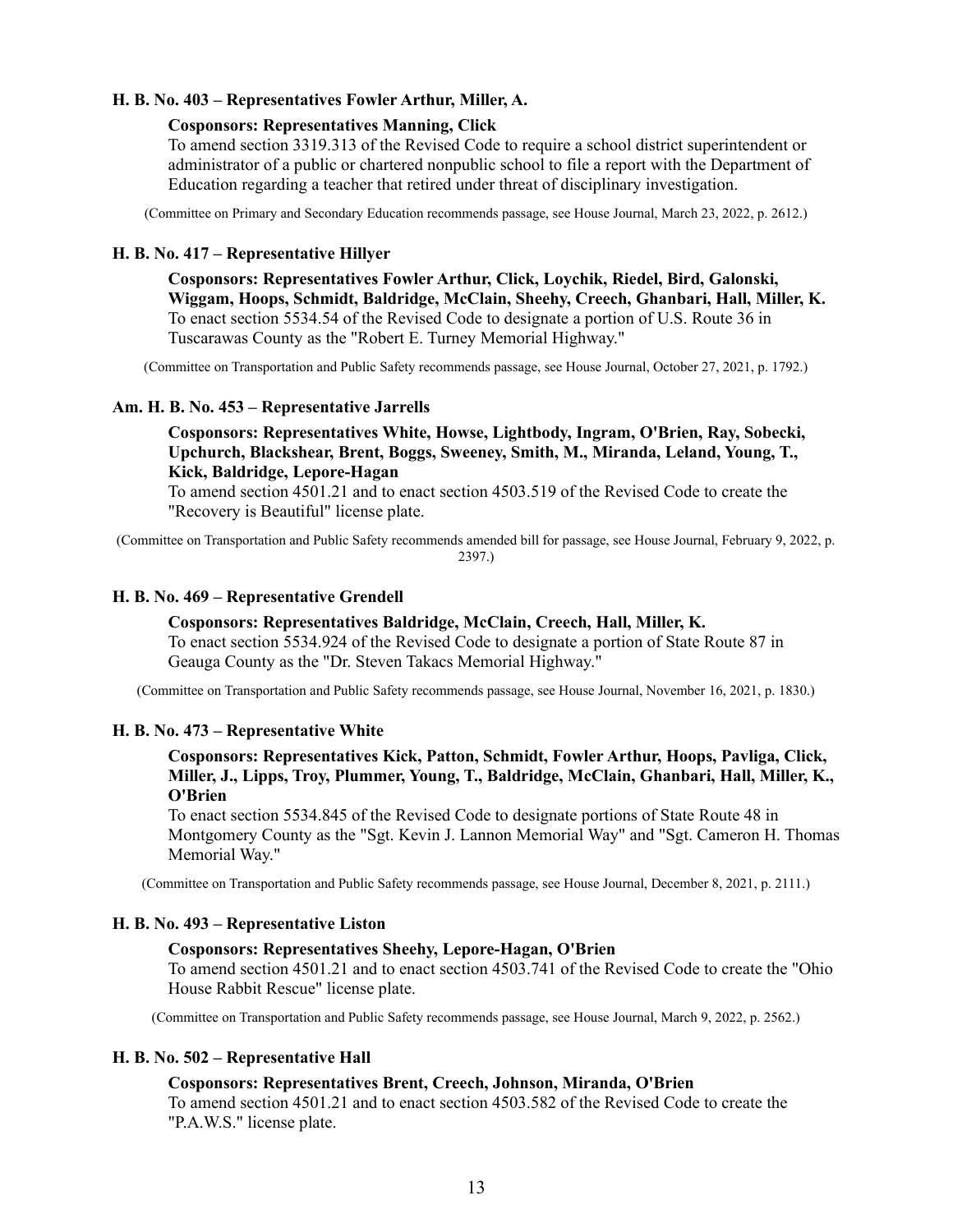(Committee on Transportation and Public Safety recommends passage, see House Journal, February 9, 2022, p. 2398.)

### **H. B. No. 516 – Representative Hoops**

# **Cosponsors: Representatives Baldridge, Sheehy, Brent, Ghanbari, Hall, Johnson, Miller, K., O'Brien, Young, B.**

To enact section 5534.836 of the Revised Code to designate U.S. Route 224 in Putnam County as the "Putnam County Veterans Memorial Highway."

(Committee on Transportation and Public Safety recommends passage, see House Journal, February 16, 2022, p. 2433.)

### **H. B. No. 517 – Representative Hoops**

# **Cosponsors: Representatives Baldridge, McClain, Sheehy, Brent, Creech, Hall, Lepore-Hagan, Miller, K., Miranda, Young, B.**

To enact section 5534.843 of the Revised Code to designate a portion of State Route 107 in Williams County as the "Williams County Veterans Memorial Highway."

(Committee on Transportation and Public Safety recommends passage, see House Journal, May 25, 2022, p. 2794.)

#### **H. B. No. 521 – Representative Hillyer**

# **Cosponsors: Representatives Baldridge, Sheehy, Brent, Ghanbari, Hall, Johnson, Miller, K., Miranda, O'Brien, Young, B.**

To enact section 5534.608 of the Revised Code to designate an overpass over U.S. Route 250 in Tuscarawas County as the "Specialist Ronald Gene Johnson Memorial Overpass."

(Committee on Transportation and Public Safety recommends passage, see House Journal, February 16, 2022, p. 2433.)

### **H. B. No. 526 – Representative Lipps**

### **Cosponsors: Representatives Baldridge, McClain, Sheehy, Hall**

To enact section 5534.915 of the Revised Code to designate a portion of U.S. Route 22 in Warren County the "Lester and Mary Oeder Memorial Highway."

(Committee on Transportation and Public Safety recommends passage, see House Journal, March 30, 2022, p. 2640.)

#### **H. B. No. 527 – Representative Lipps**

#### **Cosponsors: Representatives Baldridge, Miranda, O'Brien**

To amend section 4501.21 and to enact section 4503.704 of the Revised Code to create the "Shriners" specialty license plate.

(Committee on Transportation and Public Safety recommends passage, see House Journal, February 9, 2022, p. 2398.)

#### **H. B. No. 555 – Representative Ray**

# **Cosponsors: Representatives Kick, Baldridge, McClain, Sheehy, Ghanbari, Hall, Johnson, Lepore-Hagan, Miller, K., O'Brien, Young, B.**

To enact section 5534.434 of the Revised Code to designate a portion of U.S. Route 42 in Medina County as the "Captain 'Smokey' Carl Edward Summers Memorial Highway."

(Committee on Transportation and Public Safety recommends passage, see House Journal, March 9, 2022, p. 2563.)

#### **H. B. No. 563 – Representatives Fowler Arthur, Ferguson**

**Cosponsors: Representatives Jordan, Stein, Hillyer, Brinkman, Click, Plummer, Holmes, Creech, Loychik, Riedel, Merrin, Cross, Carruthers, Stoltzfus, Pavliga, Dean, Wiggam, Hall, Gross, Edwards, Johnson, Zeltwanger, McClain, John, Lampton, Stewart, Powell** To amend section 5321.01 and to enact section 5325.01 of the Revised Code to limit local regulation of short-term rental property.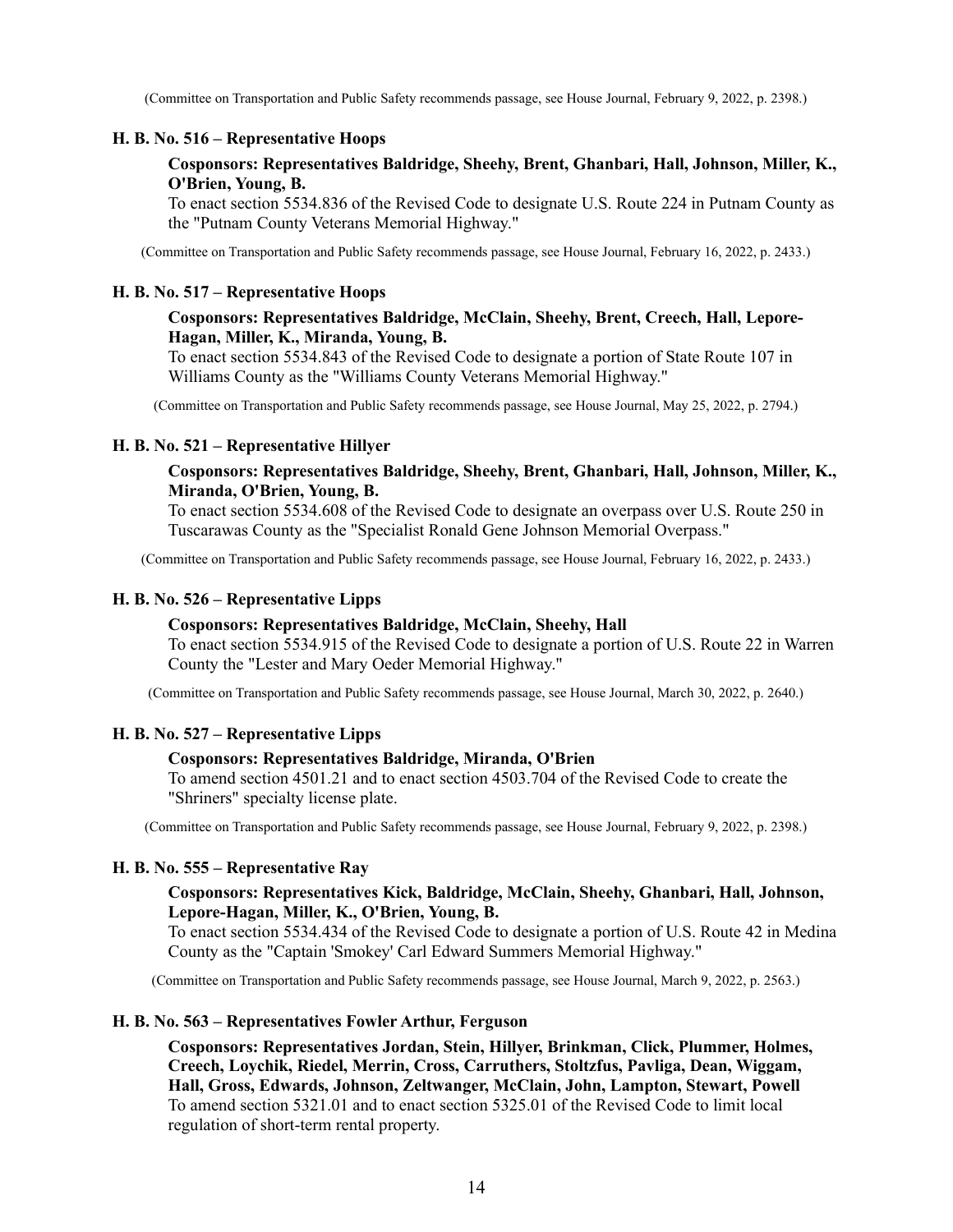(Committee on State and Local Government recommends passage, see House Journal, May 11, 2022, p. 2726.)

### **H. B. No. 581 – Representatives Miller, J., Holmes**

#### **Cosponsors: Representatives Miller, A., Sheehy**

To amend section 301.27 of the Revised Code to allow county credit card charges for temporary and necessary assistance care provided by a county veterans service office.

(Committee on Armed Services and Veterans Affairs recommends passage, see House Journal, May 26, 2022, p. 2817.)

#### **H. B. No. 584 – Representative Grendell**

### **Cosponsors: Representatives Baldridge, McClain, Sheehy, Hall, Lepore-Hagan, Miller, K., Miranda, Young, B.**

To enact section 5534.641 of the Revised Code to designate a portion of State Route 44 in Geauga County as the "Veterans Legacy Highway."

(Committee on Transportation and Public Safety recommends passage, see House Journal, March 23, 2022, p. 2609.)

#### **H. B. No. 589 – Representative Ferguson**

### **Cosponsors: Representatives Baldridge, McClain, Sheehy, Hall, Lepore-Hagan, Miller, K., Miranda, Young, B.**

To enact section 5534.435 of the Revised Code to designate a portion of State Route 7 in Jefferson County as the "Sheriff Fredrick J. Abdalla Memorial Highway."

(Committee on Transportation and Public Safety recommends passage, see House Journal, March 23, 2022, p. 2609.)

#### **H. B. No. 590 – Representative Boggs**

**Cosponsors: Representatives Crossman, Galonski, Leland, Sweeney, Humphrey, White, Brown, Schmidt, Miller, A., Click, Smith, K., Fowler Arthur, Lightbody, Hoops, Lanese, Sobecki, Baldridge, McClain, Sheehy, Brent, Creech, Hall, Lepore-Hagan, Miranda, Young, B.**

To enact section 5534.702 of the Revised Code to designate a portion of I-270 in Franklin County as the "Murray Ebner, Holocaust Survivor and Korean War Veteran, Memorial Highway."

(Committee on Transportation and Public Safety recommends passage, see House Journal, May 25, 2022, p. 2795.)

#### **H. B. No. 624 – Representative Dean**

# **Cosponsors: Representatives Click, Galonski, Abrams, Gross, Schmidt, Fowler Arthur, Riedel, Bird, Denson, Crossman, Brinkman, Hoops, Hall, Baldridge, McClain, Sheehy, Brent, Creech, Lepore-Hagan, Miranda, Young, B.**

To enact section 5534.417 of the Revised Code to designate a portion of State Route 142 in Madison County as the "Firefighter Tommy Rees Memorial Highway."

(Committee on Transportation and Public Safety recommends passage, see House Journal, May 25, 2022, p. 2795.)

#### **H. C. R. No. 19 – Representative Jordan**

#### **Cosponsors: Representatives Ferguson, McClain, Stein, Riedel, Zeltwanger, Vitale, Merrin, Gross, Bird**

To urge Congress to pass the "Federal Reserve Transparency Act of 2021."

(Committee on Financial Institutions recommends adoption, see House Journal, June 22, 2021, p. 875.)

### **Am. H. R. No. 75 – Representatives Miller, J., Miller, A.**

### **Cosponsors: Representatives Gross, Lampton**

To recognize the Ohio National Guard for exemplary service in assisting food banks and in